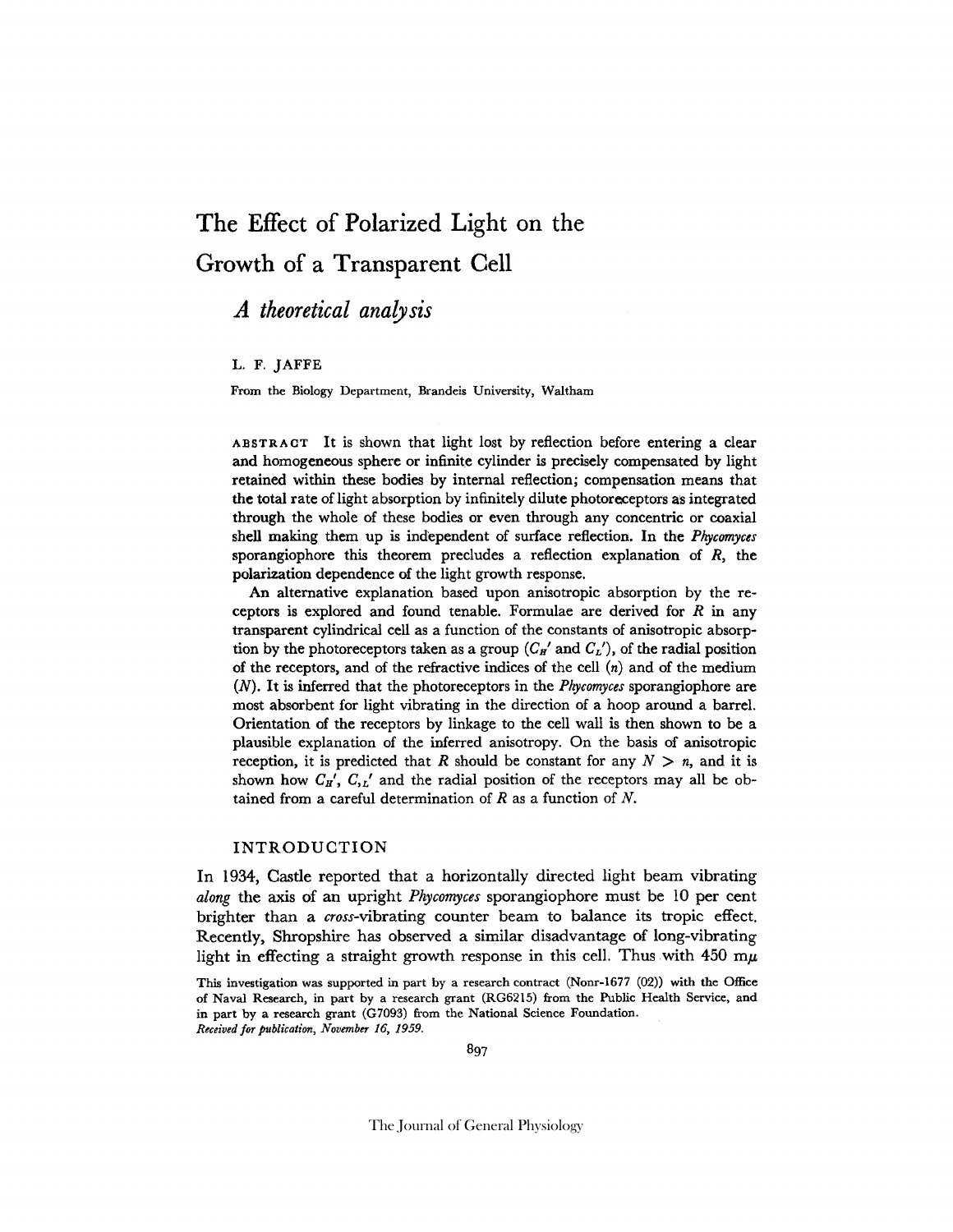radiation, he found that long-vibrating light must be  $24 \pm 5$  per cent brighter than cross-vibrating light to produce the same straight growth .response. Moreover, when the sporangiophore was grown immersed in a liquid of a refractive index of 1.29 instead of in air, the polarization effect fell to  $6 \pm 9$ per cent. These observations were interpreted by Shropshire as supporting



FIGURE 1. Paths of light rays which enter an isotropic homogeneous transparent sphere or infinite cylinder from an isotropic homogeneous medium. The rays kept within these bodies by internal reflection are shown; those which are refracted back into the medium are not shown.

Castle's view that the lesser effectiveness of long-vibrating light lies in its greater reflection before penetrating the ceil.

However, Castle's analysis neglects the fact that a beam which suffers greater reflection before entering such a cell will likewise undergo greater reflection before leaving it. Thus the effect of the lower penetrance of the long-vibrating light may be counteracted by its greater retention. Pursuit of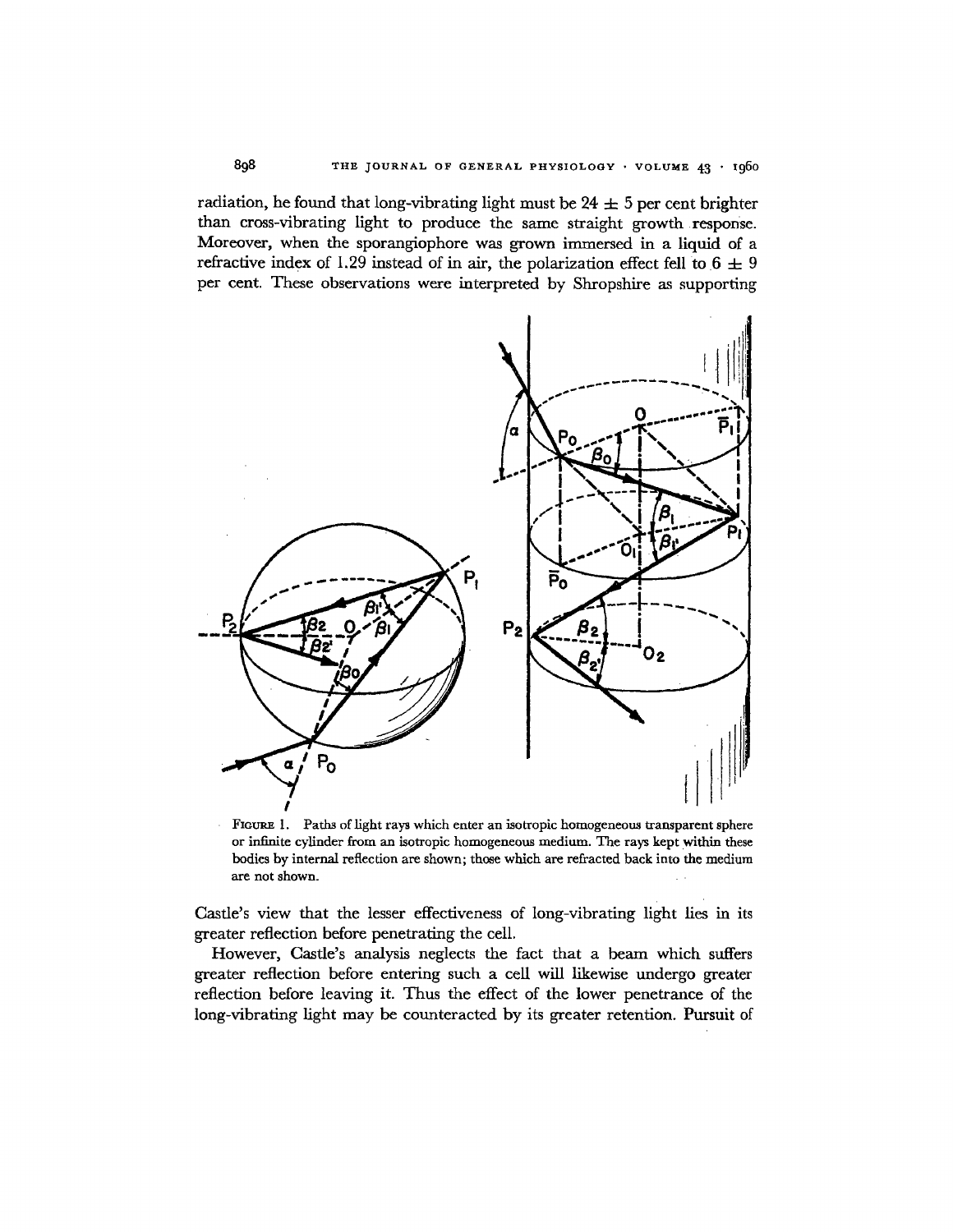this thought leads to the theorem stated in the abstract. It is proven as follows:-

### *A Reflection Compensation Theorem*

Consider one polarization component of a ray striking either a sphere or an infinite cylinder at any angle from the outside (Fig. I).

In both cases,  $\beta_0$ , the angle of refraction, is equal to  $\beta_1$ , the angle of incidence at the first point of internal reflection,  $P_1$ . For the sphere this follows from the fact that the two normals,  $OP_0$  and  $OP_1$ , are both radii. For the cylinder, it may be proven by showing that:

$$
\Delta P_0 \bar{P}_0 0_1 \simeq \Delta P_1 \bar{P}_1 0 \tag{1}
$$

$$
\therefore P_0 \mathbf{0}_1 = P_1 \mathbf{0} \tag{2}
$$

$$
\therefore \Delta P_0 P_1 0 \simeq \Delta P_0 P_1 0_1 \tag{3}
$$

More generally, since the angle of the first internal reflection  $\beta'_{1}$ , equals  $\beta_1$ , the angle of incidence at  $P_1$ , it follows that all internal reflections of the ray occur at the same angle of incidence, that is:

$$
\beta_0 = \beta_1 = \beta_j = \beta \tag{4}
$$

Let  $r_{\epsilon}(\beta)$  be the reflecting power of the surface for the external reflection at  $P_0$ ;  $r_i(\beta)$ , for the internal reflections at  $P_1$ ,  $P_2$ , etc. Regardless of the nature of the reflecting surface, it follows from Stokes' proof (20) that:

$$
r_s(\beta) = r_i(\beta) = r \tag{5}
$$

Let  $A_1$  be the rate of light absorption along the first lap of the light path,  $P_0P_1$ .

 $A_1 = K(1 - r)$  where K is independent of r.

Similarly,

$$
A_2=Kr(1-r).
$$

More generally,

$$
A_i = K r^{j-1} (1-r).
$$

Then,

$$
A = \sum_{1}^{\infty} A_j = K(1 - r) \sum_{0}^{\infty} r^j = K(1 - r) \cdot \frac{1}{(1 - r)} = K \tag{6}
$$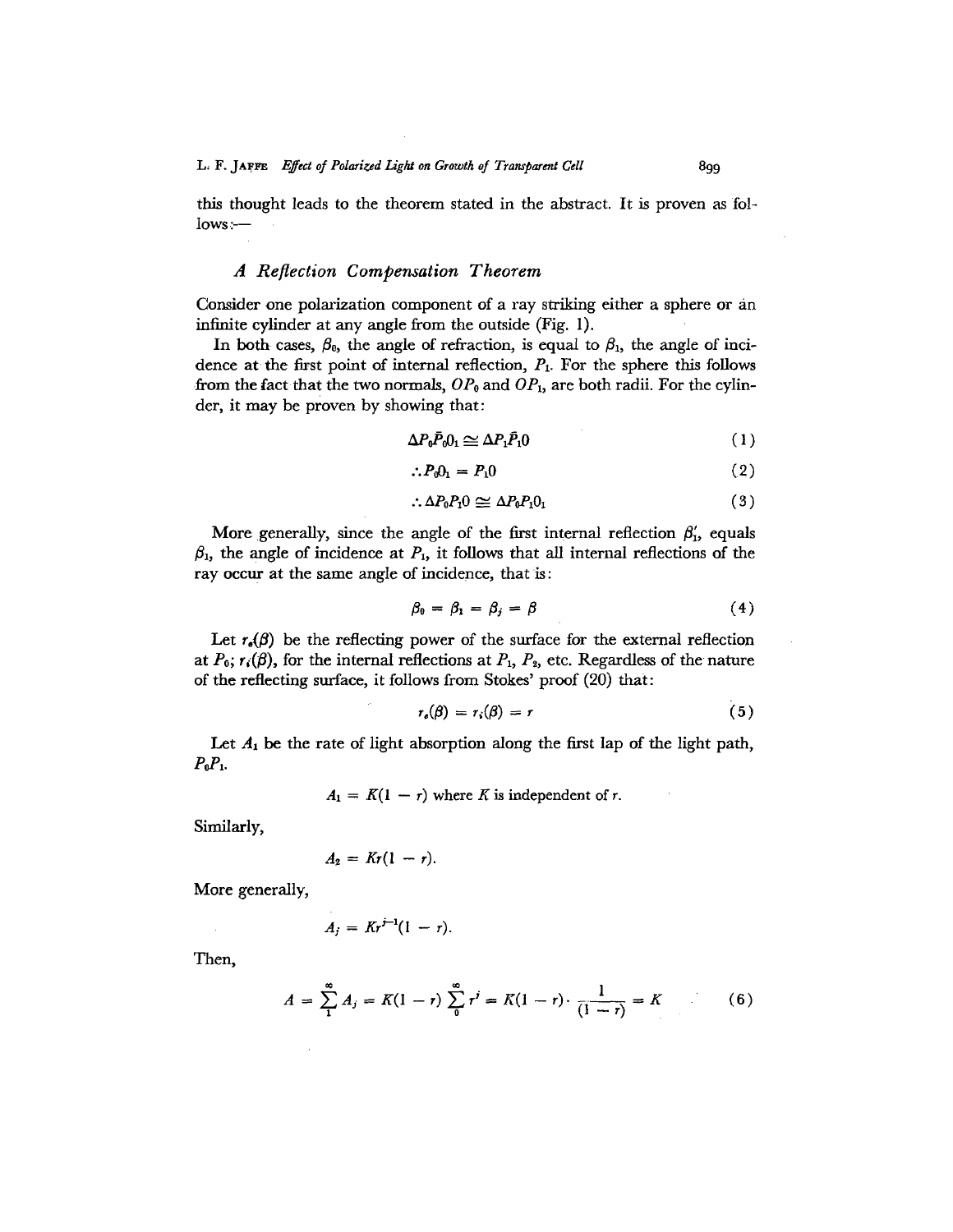Thus  $A$  is independent of  $r$  for either polarization component of any ray. Hence by integrating over both components of all rays, it follows that the total rate of light absorption in these bodies is independent of reflection. Moreover, the redistribution of light effected by reflection upon a given ray is one between successive laps all of which have the same radial position. Hence the contribution made by any ray to the rate of light absorption as integrated through any concentric or coaxial shell making up these bodies is independent of r. Hence by integrating over all rays, it follows that the total rate of light absorption within any such shell is independent of reflection.

It should be emphasized that this result is independent of the relationship between reflection and either polarization or the angle of incidence as well as being independent of the pattern of external illumination.

APPLICATION TO POLARIZATION DEPENDENCE OF STRAIGHT GROWTH IN PHYCOMYCES In Shropshire's experiment, the cylindrical sporangiophore was rotated at 2 R.P.M. around its long axis, so that averaged over the period of illumination of 5 minutes, the light in the cell must have been symmetrical around this axis. Hence polarization could only have effccted growth *via* an effect on the total rate of light absorption or upon the radial distribution of light. Hence, the compensation theorem shows that except for a correction for the imperfect transparency of the cell, polarization could have had no effect at all upon growth *via* differential reflection.

The following crude analysis suffices to show that the correction for imperfect transparency allows a reflection effect which is only a small fraction of the observed one: Consider the polarization effect if the transmission loss per lap were 100 per cent; that is, if only photorcceptors in the front wall were illuminated.

Let A be the rate of absorption by the tropic photoreceptors generally;  $A_{z}$ , for crossvibrating light;  $A_L$ , for long-vibrating light.

Let C be the absorption coefficient of the photoreceptors.

Let  $I'$  be the light intensity striking the cell expressed in quanta per unit area per unit time.

Let  $\Delta$  be the distance traversed by a ray in passing through the photoreceptors in the front part of the cell.

Let  $h$  be the height of the photosensitive zone in the cell.

Let  $W$  be the coordinate which is perpendicular to both the cell's axis and the light's direction.

Let  $B$  be the radius of the cell.

Let  $\vec{K} = CI'\Delta hB$ .

Under the conditions of Shropshire's experiment, light struck the sporangiophore perpendicular to its long axis. Hence: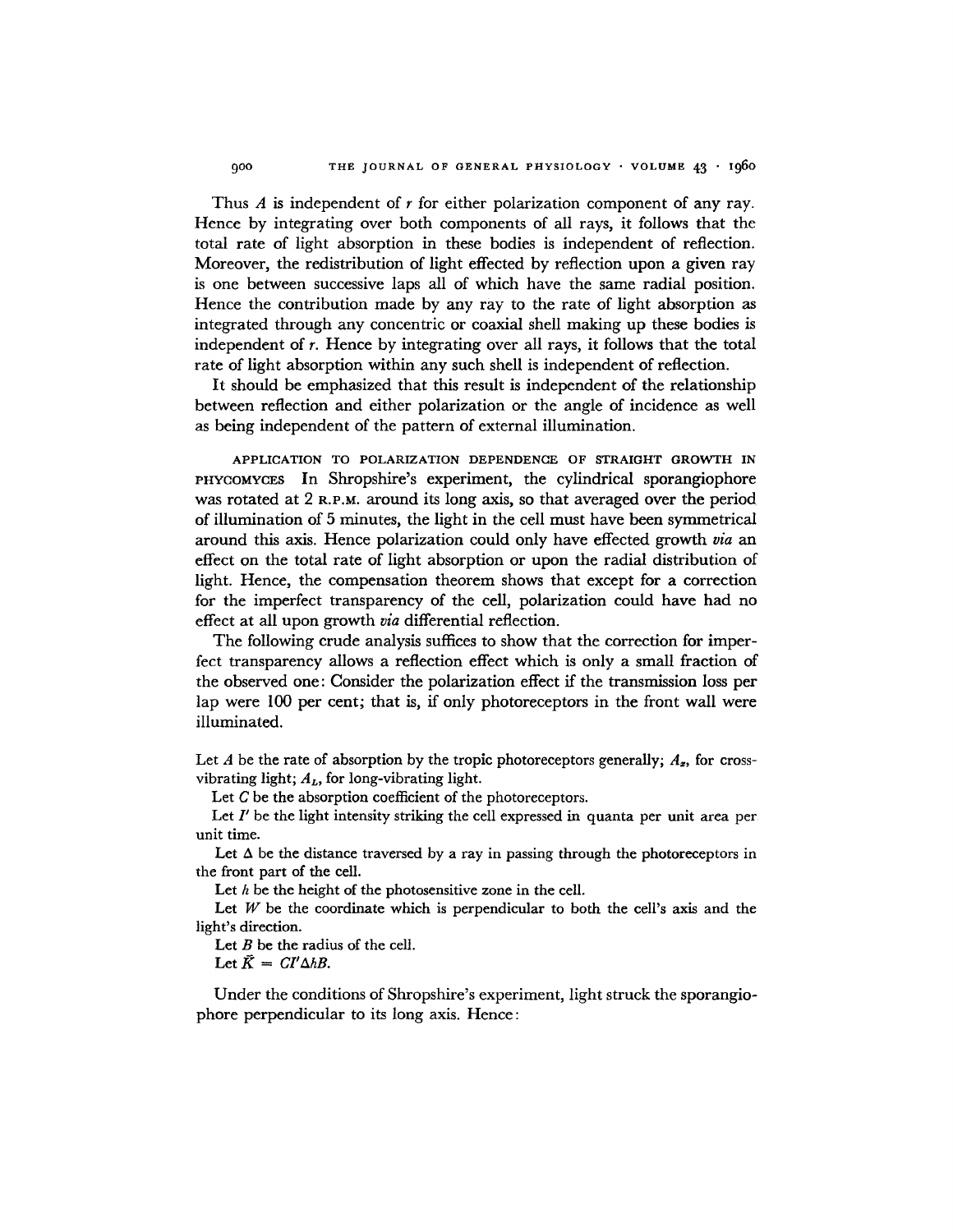L. F. JAFFE *Effect of Polarized Light on Growth of Transparent Cell* 901

$$
A = \int_{-B}^{+B} CI'\Delta(1-r)h dW = \int_{-\pi/2}^{+\pi/2} CI'\Delta(1-r)hB \cos \alpha d\alpha
$$

Ignoring the relatively small change of  $\Delta$  with  $\alpha$ , one obtains:

$$
A \cong \overline{K} \int_{-\pi/2}^{\pi/2} (1-r) \cos \alpha d\alpha \tag{7}
$$

Let R be the ratio of the intensity of long-vibrating light to that of crossvibrating light when the two beams produce equal effects. Hence  $R$  is the ratio of absorption of cross-vibrating to long-vibrating light when equal intensities are employed:

$$
R=\frac{A_x}{A_L}
$$

If  $r(\alpha)$  is taken from the Fresnel equations for reflection at the boundary between isotropic dielectric media of refractive indices 1.0 and 1.5, then numerical integration gives the following result:

$$
R - 1 = \frac{A_z - A_L}{A_L} = 0.08
$$

Delbrück and Shropshire (10) have measured an average transmission loss per lap of about 20 per cent. Interpolating between the results for 100 and 0 per cent transmission losses, one obtains an estimate of the reflectional effect of polarization upon straight growth of 0.016, a figure which is less than 7 per cent of the observed effect of  $0.24 \pm 0.05$ .

### *Anisotropic Reception Fits Present Data*

FRAME OF REFERENCE Fucaceae zygotes are "polarotropic." That is, their growth is oriented with reference to the plane of vibration of polarized light which strikes them. Now consider the tropic photoreceptors taken as a group in any small region of one of these spherical cells. It has been inferred that the receptors are so oriented as to have a larger absorption coefficient or cross-section, *Cp,* for light vibrating parallel to the nearest part of the cell surface than their cross-section,  $C_{N}$ , for light vibrating normal to the nearest surface (11). Moreover, observations of polarotropism in spores of a moss, a fern, and a fungus appear compatible with this interpretation (5).

These facts suggest anisotropic absorption by the photoreceptors as the cause of the polarized light response of *Phycomyces.* In this cylindrical cell, one must distinguish *three* cross-sections governing absorption by the photoreceptors at any point. As before,  $C_N$  governs absorption of light vibrating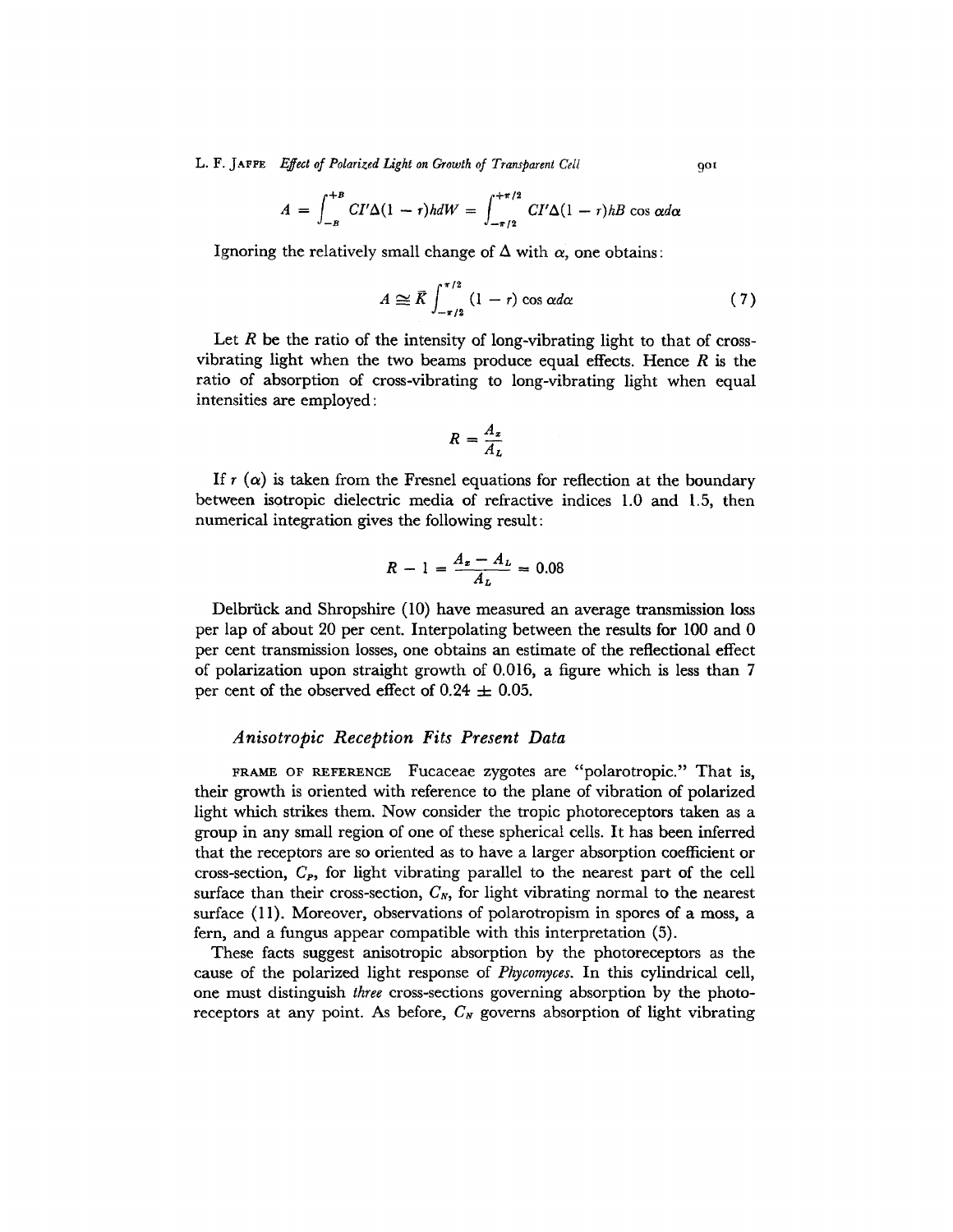normal to the nearest part of the cell surface.  $C_{P}$ , however, must be subdivided into two components; the long cross-section,  $C_L$ , governs absorption of light vibrating parallel to the cell's long axis; while the hoop cross-section,  $C_{\mathbf{F}}$ , governs absorption of light vibrating perpendicular to both the normal and long axes; *i.e., in* the hoop direction, or the direction taken by a hoop around a barrel.

FALL OF R IN A MEDIUM OF REFRACTIVE INDEX 1.29 The rate of absorption of long-vibrating light will be proportional to  $C_{\mathcal{L}}$ :

$$
A_L \propto C_L
$$

However, rays of cross-vibrating light will be refracted upon entering the cell so as to vibrate obliquely to the normal. They will, therefore, have components in both the normal and hoop axes. Hence the absorption of a certain portion,  $\theta$ , of the cross-vibrating light (as integrated over-all elements of the beam) will be governed by  $C_{\pi}$  while the remaining portion,  $1 - \theta$ , will be governed by  $C_N$ :

$$
A_x \propto \theta C_H + (1 - \theta) C_N
$$
  

$$
\therefore R = \frac{A_x}{A_L} = \frac{\theta C_H + (1 - \theta) C_N}{C_L} = \theta \left(\frac{C_H - C_N}{C_L}\right) + \frac{C_N}{C_L} \tag{8}
$$

According to Castle, n, the average refractive index of the cell, is 1.38 (see reference 8). Hence 1.29 is closer to *n* than is the refractive index of air, and each light ray which penetrates a cell placedin a medium of index 1.29 is refracted less than a corresponding ray which enters from air. Thus, on the average, the beam inside the cell makes a larger angle with the normal, and  $\theta$  will fall in a medium of index 1.29. Hence in order to qualitatively explain the observed fall of R in this medium on the basis of anisotropy, it is necessary to assume  $C_N < C_E$ . Moreover, since  $R > 1$ , it follows from Equation 8 that:

$$
C_L < \theta C_H + (1 - \theta) C_N
$$
\n
$$
\therefore C_L < \theta C_H + (1 - \theta) C_H = C_H
$$

Or, in .words, it must be inferred that the hoop cross-section is the largest of the three.

R'S AT TWIN PEAKS Anisotropic reception is also consistent with the closeness of the R's measured at  $450$  and  $380$  m $\mu$ . For cells in air, Shropshire obtained values of 0.24  $\pm$  0.05 and 0.21  $\pm$  0.07 at these wavelengths. They are both action spectrum peaks (9, 10), and can therefore be assumed to be twin absorption maxima of the tropic photoreceptors. Hence it can be tentatively inferred that if the polarization dependence arises from anisotropic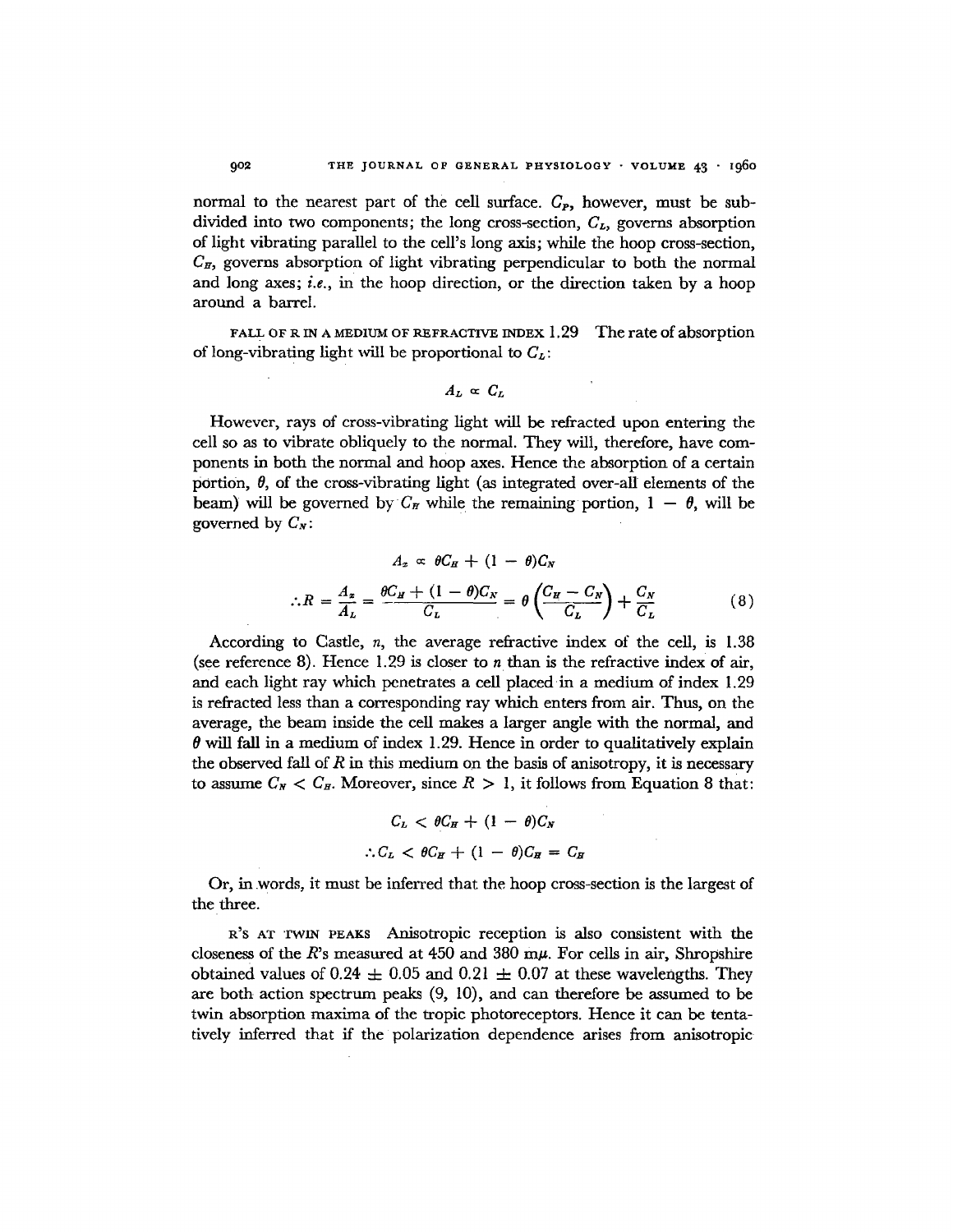reception, then the dichroic ratios of the receptor at nearby absorption maxima are of similar size. Now it has been suggested, apparently on the basis of old theoretical work, that such similarity is not to be expected (16). However, the pairs of dichroic ratios measured and recorded in the literature for twin peaks of stress-oriented pigments are, in fact, quite close in value (see Table I). Thus this second observation is likewise consistent with the idea of anlsotropic reception.

BENDING Finally, anisotropic reception can be reconciled with the larger value of  $R$  (as measured with visible light and cells in air) found for the light growth reaction (24  $\pm$  5 per cent) than for the bending reaction (about 10 per cent). In speeding straight growth, one expects that the relative effectiveness of rays with different incident angles *(i.e.* different  $\alpha$ 's) should depend

|  |  | ۰<br>۰. |  |
|--|--|---------|--|
|--|--|---------|--|

AVAILABLE MEASUREMENTS OF DICHROIC RATIOS AT TWIN PEAKS IN AND NEAR THE VISIBLE

| Pigment                              | Absorption peaks | Corresponding<br>dichroic ratios | <b>Authority</b> |
|--------------------------------------|------------------|----------------------------------|------------------|
|                                      | mu               |                                  |                  |
| Rivanol                              | 280, 375         | 4.4, 3.3                         | (13)             |
| $p$ -Nitrosodimethylaniline          | 365,440          | 2.8, 1.9                         | (18)             |
| 1, l'-Diethyl-2, 2' cyanine chloride | 495,527          | 5, 5                             | (12)             |
| Congo red                            | 505,535          | 24.28                            | (19)             |
| Methylene blue                       | 612,666          | 3.5, 3.4                         | (18)             |

only on the relative rates of absorption of these rays by the photoreceptors. However, both Buder's mechanical advantage theory of bending  $(4)$  and Castle's path length theory of bending<sup>1</sup> (6) imply that a ray's *bending* effect (per quantum of its light absorbed) rises with  $\alpha$ .

Now, as its incidence angle rises, the hoop component of a cross-vibrating

<sup>1</sup> Implicit in both of these theories are the assumptions that, during steady bending, absorption of light by the receptors at any point effects an element of bending moment which is directed along the normal and toward the cell's axis and which is of a size which is a linear function of the rate of light absorption. In fact, it can be shown that the mechanical advantage and the path length effects *are both* necessary consequences of the above two physiological assumptions; while the relative weight of the two effects depends upon the radial distribution of photoreceptors. Now, sporangiophores are observed to bend away from the lighted side when subjected to grazing illumination whether the medium is air (1), water (3), or paraffin oil (2). Hence there is rclatively little doubt that the direction of the bending moment of each illuminated cell element is as assumed; but it is more difficult to justify the assumption of linearity. I have made unpublished calculations of maximum steady bending rates by integrating on the basis of this assumption, and the results agree fairly well with observation. However, Dr. Delbrück has pointed out privately that this theory does not account, at least without modification, for the *continuous* decrease in wall growth rate that presumably exists in the bending sporangiophore as one pames from its most convex to its most concave point. Moreover, the calculations require the dubious assumption that almost all the transmission losses occur peripheral to the region bearing the receptors.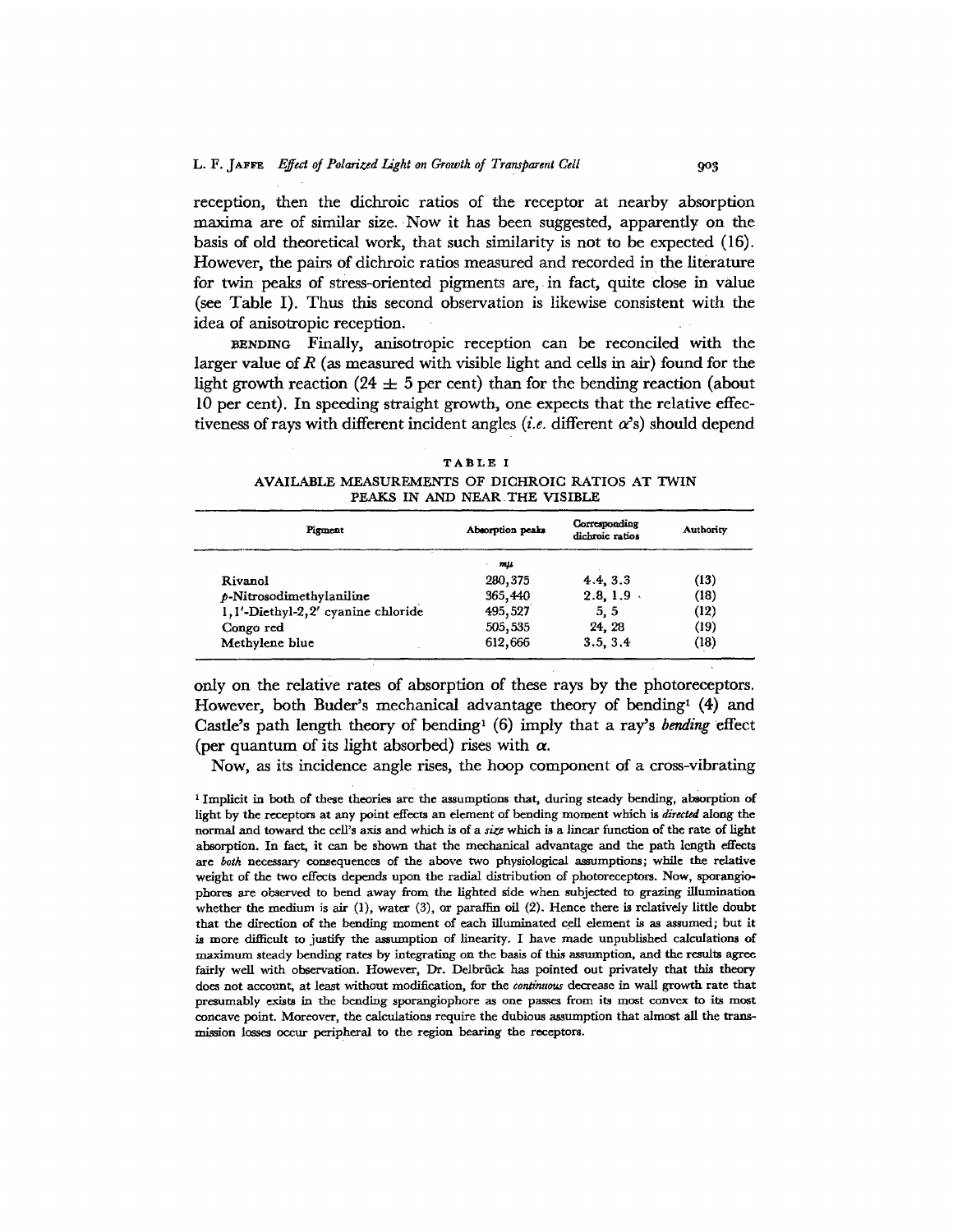ray will fall. Hence, on the basis of anisotropic reception, and of the available theories of bending, the phototropic advantage of cross-vibrating light would be expected to be smaller than its advantage in speeding straight growth. Indeed, on the basis of this argument, it can be predicted that for cells in media of equal or higher refractive indices than they themselves, the polarization dependence of bending will probably be reversed. That is, long-vibrating light should be *more* effective than cross-vibrating light under these circumstances.



FIGURE 2. Path of one ray through a cylindrical cell containing photoreceptors in a thin coaxial shell. The ray is directed at right angles to the cell's axis. The receptors are represented by stippling. Reflection is ignored because of the compensation theorem.

# *Formulae Predicting Results of Anisotropic Reception*

To fully expose the implications of anisotropy one must obtain  $\theta$  as a function of the refractive indices of cell and medium, and of the radial distribution of the photoreceptors. Since the latter is unknown, let us deduce a formula for photoreceptors in a thin shell--an elemental case from which more complex distributions may be integrated. Consider Fig. 2. (Reflection is ignored because of the compensation theorem. This, in turn requires that transmission losses be negligible.)

Let  $N =$  the refractive index of the medium.

Let  $n =$  the refractive index of the cell.

Let  $B =$  the radius of the cell.

Let  $b =$  the radius of the shell bearing the photoreceptors.

Let  $\bar{\beta}$  = the angle between the most peripheral ray to traverse the receptor shell and the normal to that shell.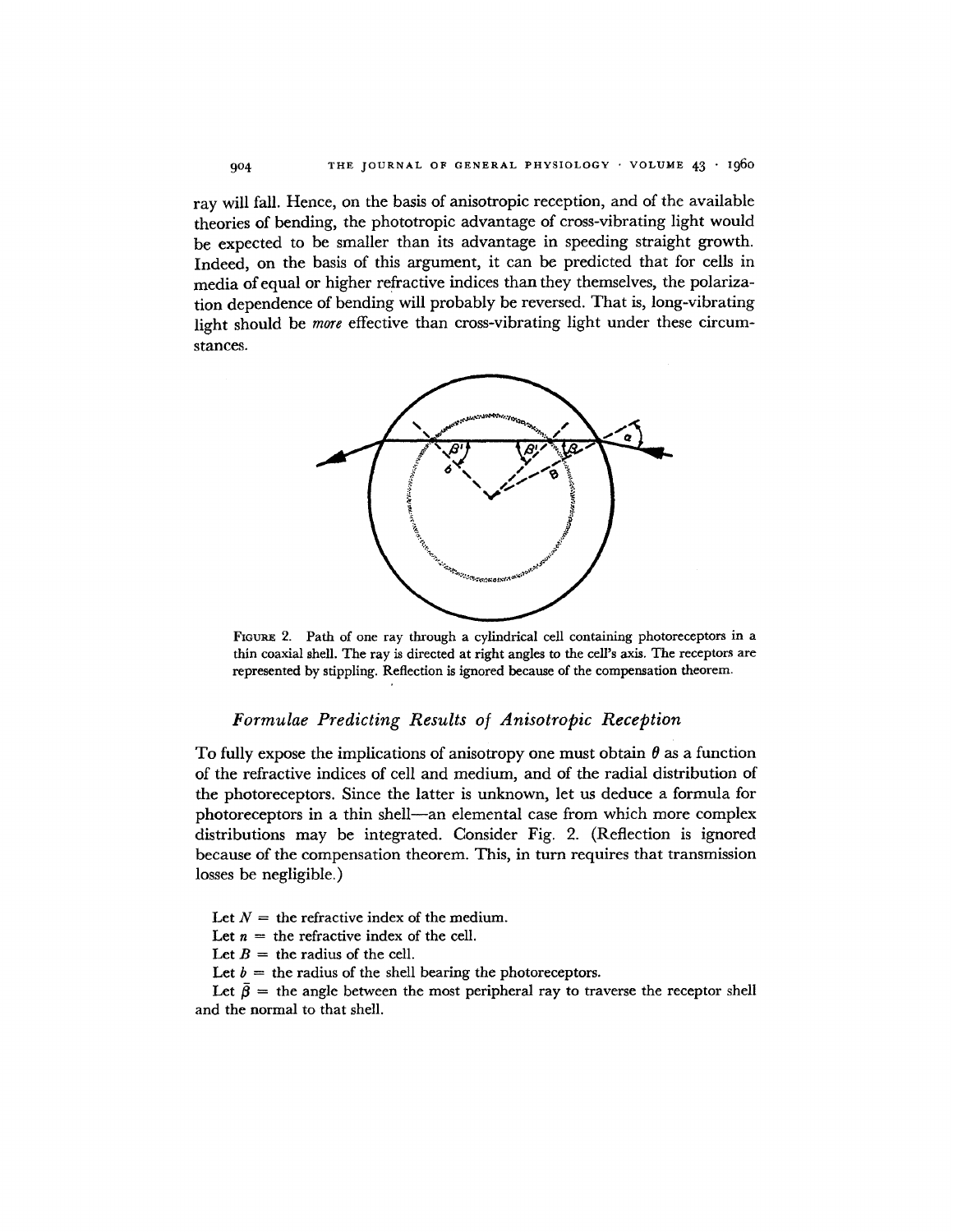It is shown in Appendix II that:

$$
\overline{\beta} = \sin^{-1}\left(\frac{NB}{nb}\right) \qquad \text{for } \frac{NB}{nb} \le 1 \tag{9}
$$

$$
\theta = \frac{1}{2} + \frac{\sin 2\bar{\beta}}{4\bar{\beta}} \qquad \text{for } \frac{NB}{nb} \le 1 \tag{10}
$$

$$
\theta = \frac{1}{2} \qquad \qquad \text{for } \frac{NB}{nb} \ge 1 \qquad (11)
$$



FIGURE 3. A plot of Equations 10 and 11. Consider light both directed at and vibrating at right angles to the axis of a transparent cylinder. Consider a thin coaxial shell of photoreceptors lying within the cylinder. Then  $\theta$  is the fraction of light whose absorption is governed by the hoop cross-section of the receptors;  $(1-\theta)$  is governed by the normal cross-section.  $n$  and  $N$  are the refractive indices of cylinder and medium respectively; b and B are the radii of the receptor shell and the cylinder's surface respectively.

On this basis,  $\theta$  is plotted in Fig. 3 as a function of N. I will refer to the shape of this curve as *congé* after the molding of this name. It follows from Equation 8 and the inference  $C_N < C_H$ , that  $R = p\theta + q$  where p and q are positive numbers independent of  $N$ . Hence  $R$  must also be a congé function of N which is constant for  $N > bn/B$  if the photoreceptors are restricted to a thin shell. If they are spread out radially, then  $\theta(N)$  and hence  $R(N)$  will be obtained by integrating over thin shell-shaped elements each of which yields a congé curve. The resultant function will be constant for  $N > bn/B$  where b is the radius of the widest receptor-bearing shell, and will rise steadily as  $N$ falls below  $\overline{b}n/B$ ; the more spread out the receptors are, the less abrupt will be the transition to this rising region.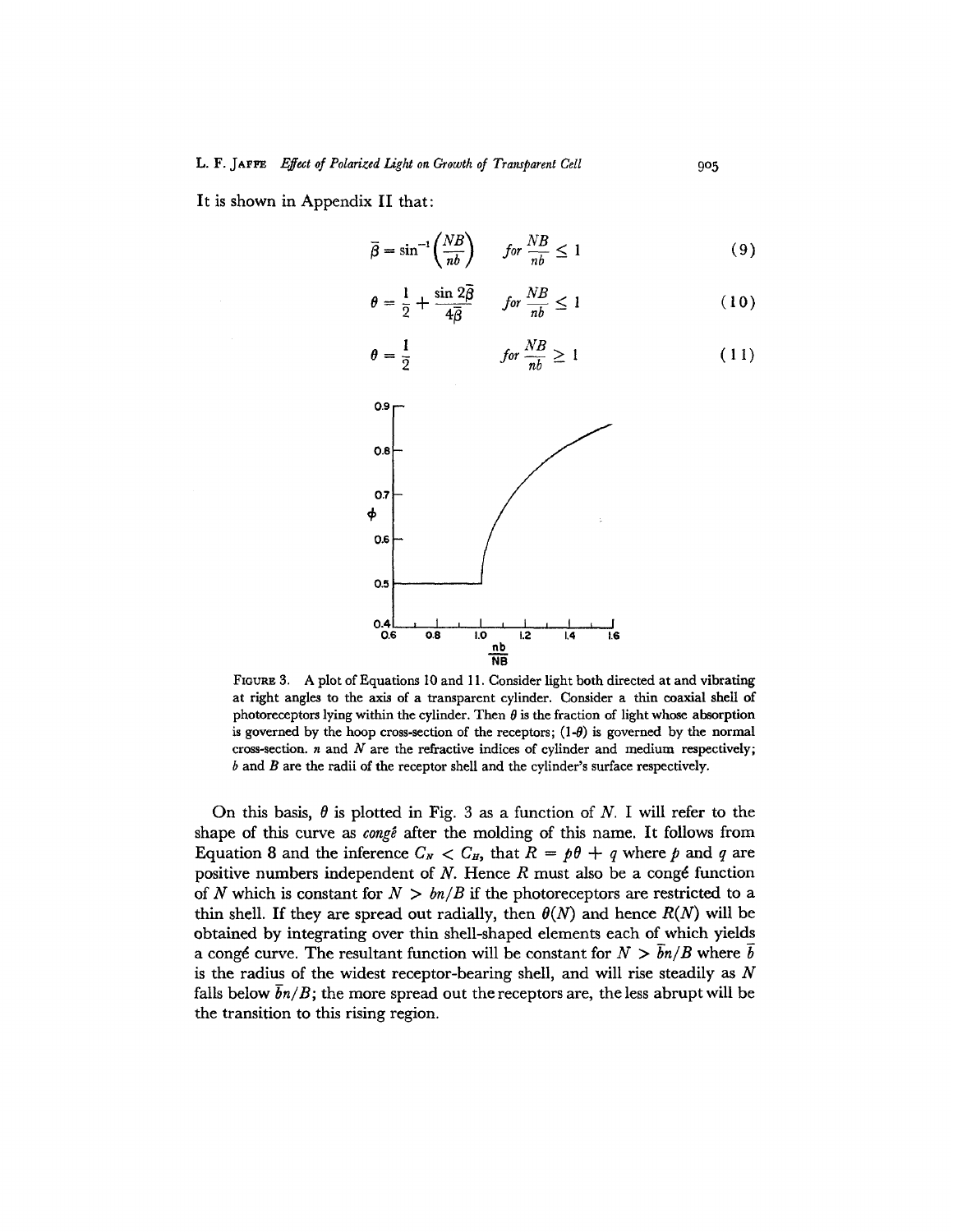In any case,  $\bar{b} \leq B$ . Hence, if for any  $N > n$  (that is, for a medium of a refractive index greater than that of the cell), experiment shows that *R is not*  approximately constant, then receptor anisotropy must be rejected as a mechanism of the polarization effect. If, however, experiment shows  $R$  to be approximately constant for  $N > n$ , then the effect can be tentatively attributed to such anisotropy.<sup>2</sup> Inferences can then be drawn as to the radial position of the receptors from the transition region of  $R(N)$  as indicated in the paragraph above. For this,  $\theta(N)$  can be calculated *via* Equations 9 to 11, and then measures of receptor anisotropy, *e.g.*  $C_H/C_N$  and  $C_L/C_N$ , can be inferred from the observed  $R(N)$  and Equation 8. Some of this will be illustrated in the last section.

## *Are the Receptors Oriented by Linkage to the Wall?*

It will now be shown that if Shropshire's data are taken at face value, then • they fit that particular pattern of receptor anisotropy which would arise if the receptors were uniaxial, positively dichroic molecules linked to the cell wall and were thus oriented by the anisotropic stress which originates in turgor pressure.

In the wall of a turgid cylinder, stress in the hoop axis is twice that in the long axis (8) while in the radial axis the wall is neeessarily under compensating compression. Moreover, Roelofsen (14) has shown that the bulk components of the wall being considered, like that of some other growing cylindrical walls, actually show a pattern of orientation in qualitative conformance to this stress pattern: The polarizing microscope indicates, that as averaged through the wall, more fibrils lie along the hoop axis than the long axis; electron micrographs confirm this (though the anisotropy is confined to the inner layer of the wall), and do not appear to show *any* fibrils along the radial axis.

Now, pigment molecules are usually oriented by linkage to a stress-oriented polymer film so as to lie with their axes of greatest absorption in the axis of greatest stress (12, 13, 15, 17, 18). Hence according to the hypothesis being tested, about two-thirds of the receptors should lie in the hoop axis, about half this, or one-third in the long axis, and few or none in the radial axis. It will now be shown that if Shropshire's data are attributed to uniaxial positively dichroic receptors lying in or near the wall that the pattern of receptor orientation must be of this very sort.

For the case considered,  $b \approx B$ . Taking  $n = 1.38$  from Castle's measure-

s Not only does an anlsotropy mechanism require such conztancy but *all* alternatives in which refractive index dependence arises from reflection preclude it. Thus this test offers a means of excluding such subtle alternatives as one in which differences in scattering direction within the cell result in differences in the angles of incidence of scattered rays with the cell sm'facc which in turn results in differences in the degree of retention of scattered rays by internal reflection and thus finally in differences in light intensity within the cell.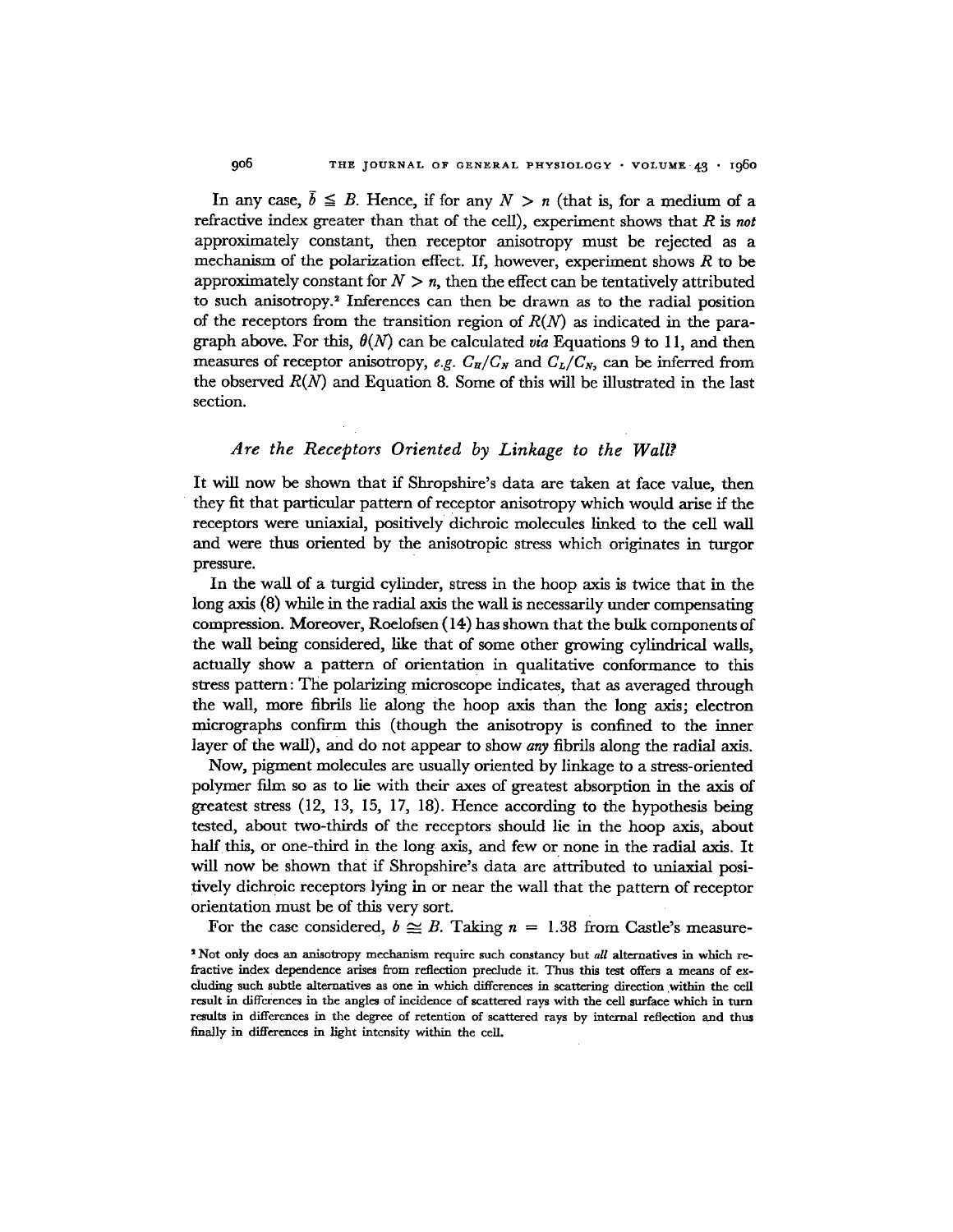ment (6), and using Equations 9 and 10, one can then calculate  $\theta$  for cells immersed in air  $(N = 1.00)$  and in totally fluorinated tributylamine  $(N = 1.29)$ , the two media employed by Shropshire. The results are  $\theta =$ 0.809 and  $\theta = 0.638$  respectively. Let

$$
C'_L = \frac{C_L}{C_N} \text{ and } C'_H = \frac{C_H}{C_N}
$$

Then Equation 8 can be put in the form:

$$
RC_{L}' - \theta C_{H}' + (\theta - 1) = 0 \qquad (12)
$$

R and  $\theta$  are known for each of two media. Hence one has two linear equations with two unknowns and can readily obtain,  $C'_{H} = 3.7$  and  $C'_{L} = 2.6$ . Thus measures of receptor anisotropy are inferred. Now let us draw the desired inferences at the molecular level.

TABLE II THEORETICAL LIMITS OF THE RECEPTOR\* ORIENTATION AND DICHROIC RATIO REQUIRED TO FIT SHROPSHIRE'S DATA

| fн   | fr.  | fN   | D   |
|------|------|------|-----|
| 0.63 | 0.37 | 0.00 | 5.3 |
| 0.50 | 0.36 | 0.14 | œ   |

\* The receptors are assumed to be tmiaxial, positively dichroic molecules lying in or near the cell surface.

Let  $D$  be the dichroic ratio of the receptors; that is,  $D$  is the absorption coefficient for light vibrating parallel to a receptor molecule's axis divided by this coefficient for light vibrating perpendicular to this axis. Note that  $D \geq 1$  since it has been assumed that the receptors are positively dichroic.

Let  $f_{\pi}$ ,  $f_{\pi}$ , and  $f_{\pi}$  be the fractions of the receptors oriented in the hoop, long, and normal axes respectively.

Then:

$$
3.7 = C'_H = \frac{Df_H + f_L + f_N}{Df_N + f_L + f_H}
$$

$$
2.6 = C'_L = \frac{Df_L + f_H + f_N}{Df_N + f_L + f_H}
$$

$$
1 = f_H + f_L + f_N
$$

Since we have three equations with four unknowns, no unique solution is possible. However, it can be shown that all four unknowns have their extreme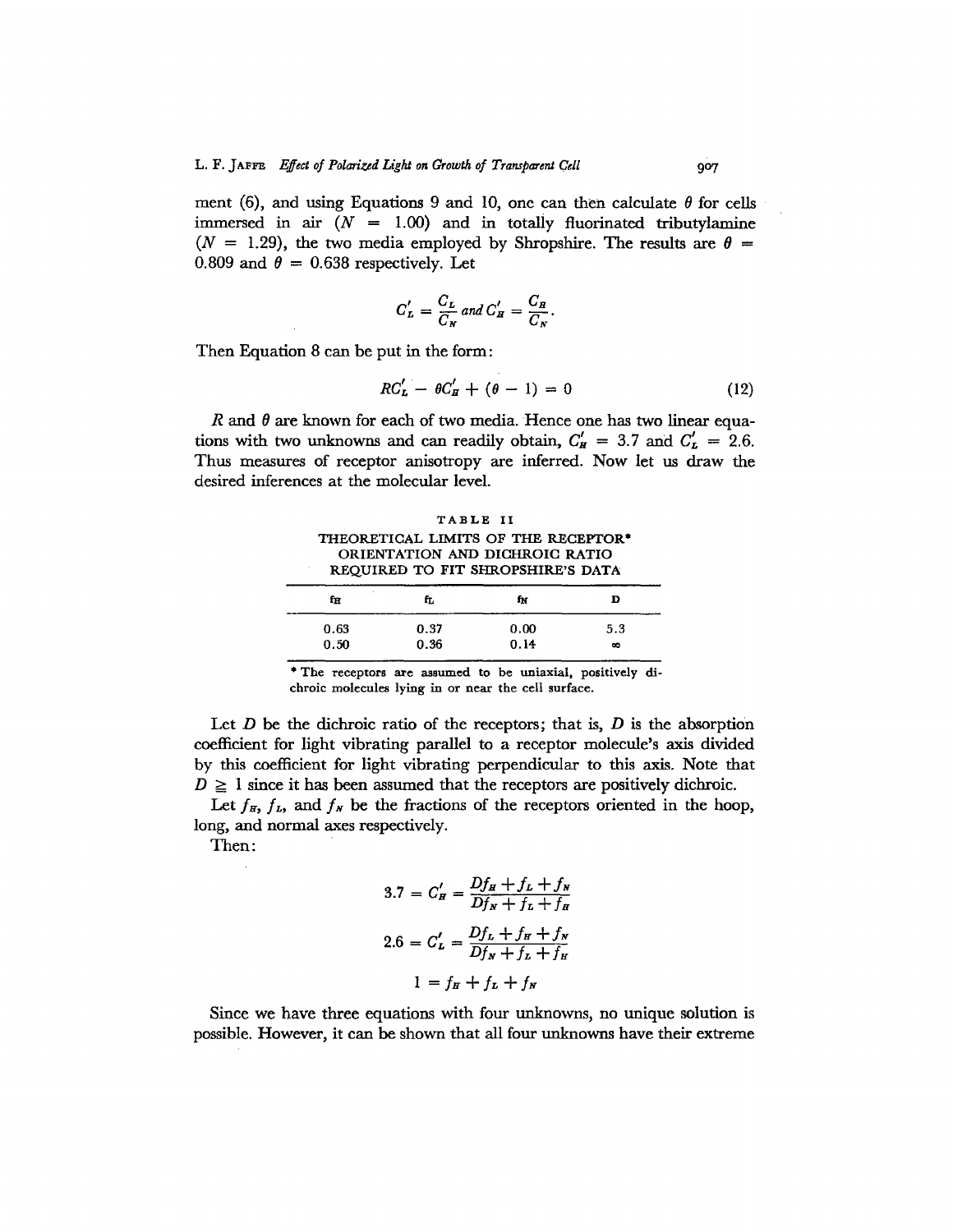values at  $f_N = 0$  and at  $D \to \infty$ . These extreme values are given by:

(*i*) 
$$
f_{\mathbf{H}} = \frac{C_{\mathbf{H}}' - 1}{C_{\mathbf{H}}' + C_{\mathbf{L}}' - 2} \qquad f_{\mathbf{L}} = \frac{C_{\mathbf{L}}' - 1}{C_{\mathbf{H}}' + C_{\mathbf{L}}' - 2} f_{\mathbf{N}} = 0
$$

$$
D = C_{\mathbf{H}}' + C_{\mathbf{L}}' - 1
$$

$$
(ii) \t f_H = \frac{C'_H}{C'_H + C'_L + 1} \t f_L = \frac{C'_L}{C'_H + C'_L + 1} \t f_N = \frac{1}{C'_H + C'_L + 1}
$$
  

$$
D \to \infty
$$

The numerical results appear in Table II.

It is seen that the required pattern of receptor orientation is of the sort predicted for wall-linked molecules.

#### APPENDIX I

### *Glossary of Symbols Not Always Defined in Context*

A,  $A_z$ , and  $A_L$  = the rates of light absorption by the tropic photoreceptors of light vibrating in an unstated direction, across the cell's long axis, and along it, respectively.

 $b =$  the radius of a shell bearing the photoreceptors.

 $B =$  the radius of the cell's surface.

 $\beta =$  the angle between a ray within the cell and the normal at the cell's surface.

 $\beta'$  = the angle between a ray and the normal at a shell bearing the photoreceptors.  $\bar{\beta}$  = the maximum value of  $\beta'$ .

 $C_H, C_L, C_N$  = the photoreceptors' cross-sections or absorption coefficients for light vibrating in the direction of the hoop, long, or normal axes, respectively.

$$
C'_H = C_H/C_N
$$
  

$$
C'_L = C_L/C_N.
$$

 $n, N =$  the refractive indices of the cell and medium, respectively.

 $\theta$  = the fraction of the intensity of a beam of cross-vibrating light whose absorption is governed by  $C_H$ , the residue being governed by  $C_N$ .

 $r =$  the coefficient of reflection at the cell-medium interface.

 $R =$  the ratio of the intensity of a beam of light vibrating in the direction of the long axis of the cell to that of a beam vibrating across this axis when the two beams produce equal effects.

#### APPENDIX II

# *Derivation of Formulas P, 10, and 11*

Consider Fig. 2. In the photoreceptor shell, an element of cross-vibrating light of amplitude,  $dE$ , will have a component,  $dE<sub>H</sub> = \cos \beta' dE$  in the hoop direction and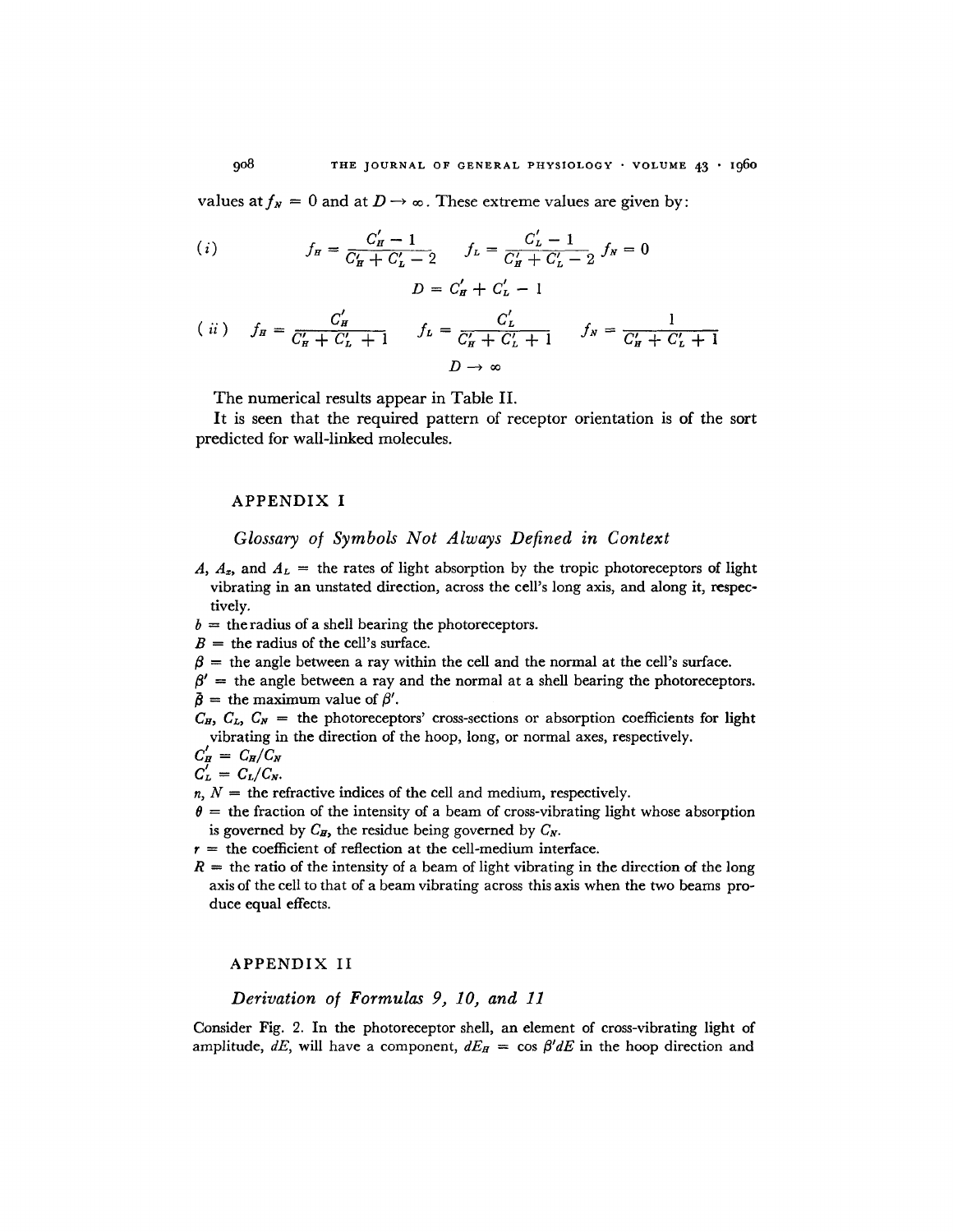$dE_{N}$  = sin  $\beta' dE$  in the normal direction. Hence such an element of intensity, *dI* quanta per unit time, will have intensity components:

$$
dI_H = \cos^2 \beta' \, dI \qquad dI_N = \sin^2 \beta' \, dI
$$

Let the element considered be of width, *dW,* height, h, and intensity, *I'* quanta per unit time per unit area. Then:

$$
dI = I'hdW = I'hB \cos \alpha d \alpha
$$

By Snell's law:

$$
\sin \beta = \left(\frac{N}{n}\right) \sin \alpha
$$

By the sine formula:

$$
\frac{B}{\sin \beta'} = \frac{b}{\sin \beta'}
$$

$$
\sin \alpha = \left(\frac{nb}{NB}\right) \sin \beta'
$$

Hence for

$$
\frac{NB}{nb} \le 1, \overline{\beta} = \sin^{-1}\left(\frac{NB}{nb}\sin \pi/2\right) = \sin^{-1}\left(\frac{NB}{nb}\right) \tag{9}
$$

Moreover,

$$
\cos \alpha \, d \alpha = \left(\frac{nb}{NB}\right) \cos \beta' \, d \beta'
$$
  

$$
\therefore \, dI = \left(\frac{I' h n b}{N}\right) \cos \beta' \, d \beta'
$$
  

$$
\therefore \, dI_H = \left(\frac{I' h n b}{N}\right) \cos^3 \beta' \, d \beta' \qquad dI_N = \left(\frac{I' h n b}{N}\right) \cos \beta' \sin^2 \beta' \, d \beta'
$$

Let  $A_{xH}$  and  $A_{xN}$  be the rates of absorption of the two components of cross-vibrating light. Then:

$$
dA_{xH} = \left(\frac{C_H \; ll' h n b}{N}\right) \cos^3 \beta' \; d\;\beta' \qquad dA_{xN} = \left(\frac{C_N \; ll' h n b}{N}\right) \cos \beta' \sin^2 \beta' \; d\;\beta'
$$

where  $l$  is the path length of a ray in traversing the photoreceptor-bearing shell. Since this shell is thin:

$$
l = 2\Delta \sec \beta'
$$

where  $\Delta$  is the shell's thickness.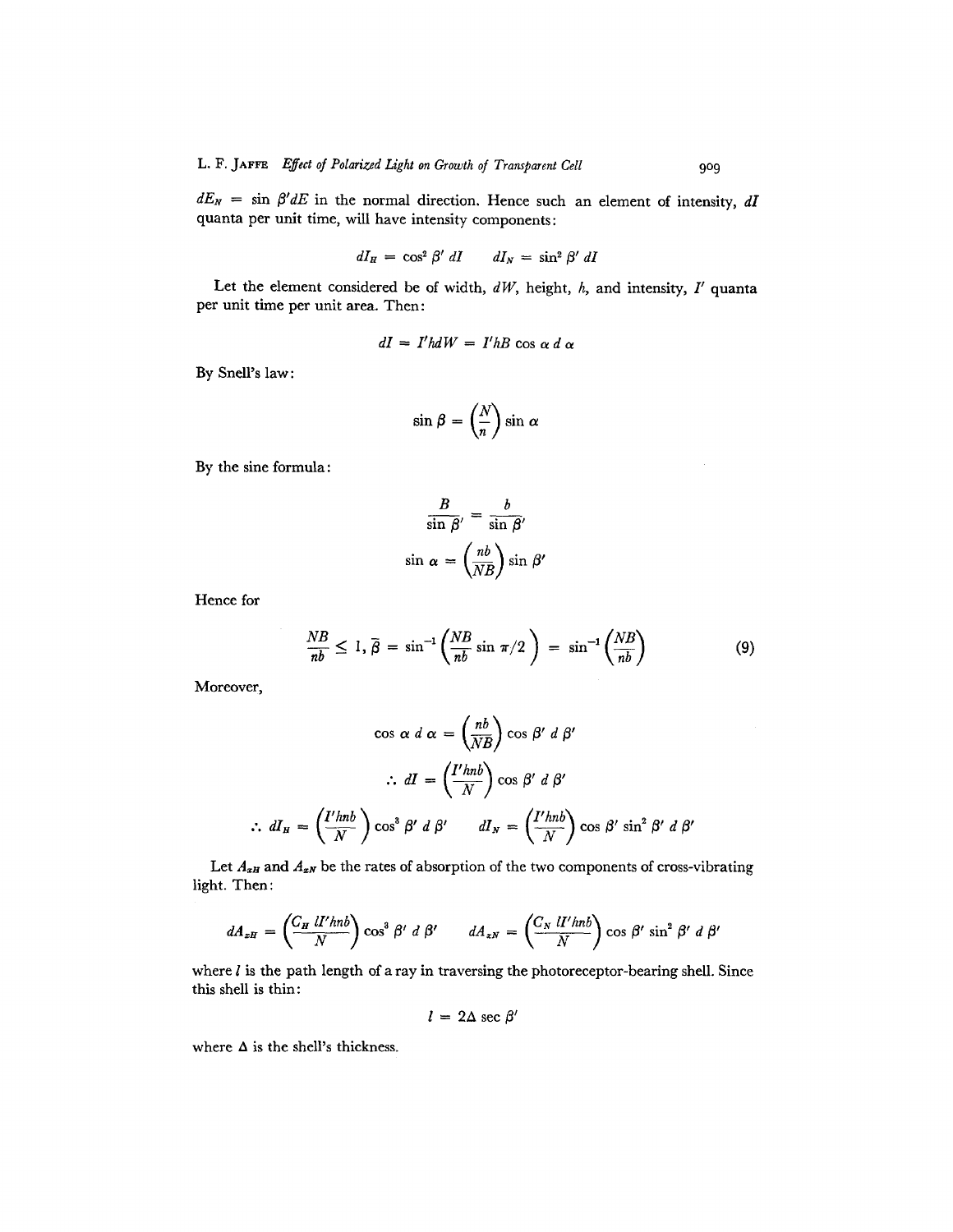910 THE JOURNAL OF GENERAL PHYSIOLOGY · VOLUME 43 · 1960

$$
\therefore dA_{xH} = \left(\frac{2C_H \Delta I' h n b}{N}\right) \cos^2 \beta' d \beta' = K'C_H \cos^2 \beta' d \beta'
$$
 (13)

$$
dA_{xN} = \left(\frac{2C_N \Delta I' h n b}{N}\right) \sin^2 \beta' d \beta' = K'C_N \sin^2 \beta' d \beta'
$$
 (14)

where  $K'$  is independent of  $\beta'$ .

To integrate Equations 13 and 14, one must consider two cases, and use Equation 9 to obtain limits:

Case 1:

$$
\left(\frac{NB}{nb}\right) \le 1\tag{15}
$$

 $\bar{z}$ 

$$
A_{\pi H} = K'C_H \int_{-\bar{\delta}}^{\bar{\delta}} \cos^2 \beta' d\beta' = \frac{1}{2} K'C_H (2\bar{\beta} + \sin 2\bar{\beta})
$$

$$
A_{\pi N} = K' C_N \int_{-\bar{\theta}}^{\bar{\theta}} \sin^2 \beta' \ d\ \beta' = \frac{1}{2} K' C_N \ (2\bar{\beta} + \sin \ 2\bar{\beta}) \tag{16}
$$

Case 2:

$$
\left(\frac{NB}{nb}\right) \ge 1
$$
\n
$$
A_{xH} = K'C_H \int_{-\pi/2}^{\pi/2} \cos^2 \beta' d\beta' = \frac{1}{2}\pi K'C_H
$$
\n
$$
A_{xN} = K'C_N \int_{-\pi/2}^{\pi/2} \sin^2 \beta' d\beta' = \frac{1}{2}\pi K'C_N
$$
\n(18)

By definition:

$$
A_{xH} = I\theta C_H \qquad A_{xN} = I(1 - \theta)C_N
$$

Eliminating I and solving for  $\theta$ :

$$
\theta = \frac{C_N A_{zH}}{C_H A_{zN} + C_N A_{zH}}
$$
(19)

Substituting Equations 15 to 18 in Equation 19, one gets Equations 10 and ll. Q.E.D.

#### **REFERENCES**

- 1. BANBURY, G. H., J Exp. Bot., 1952, 3, 77.
- *2. BAm3lmY, G. H., in* Encyclopedia of Plant Physiology, (W. Ruhland, editor), Berlin, Springer, 1959, 17, pt. 1, 552.
- *3. Btmm~, J., Ber. bot. Ges.,* 1920, 38, 10.
- 4. BUDER, J., Uebersicht über Ergebnisse einiger noch ungedruckter Arbeiten aus